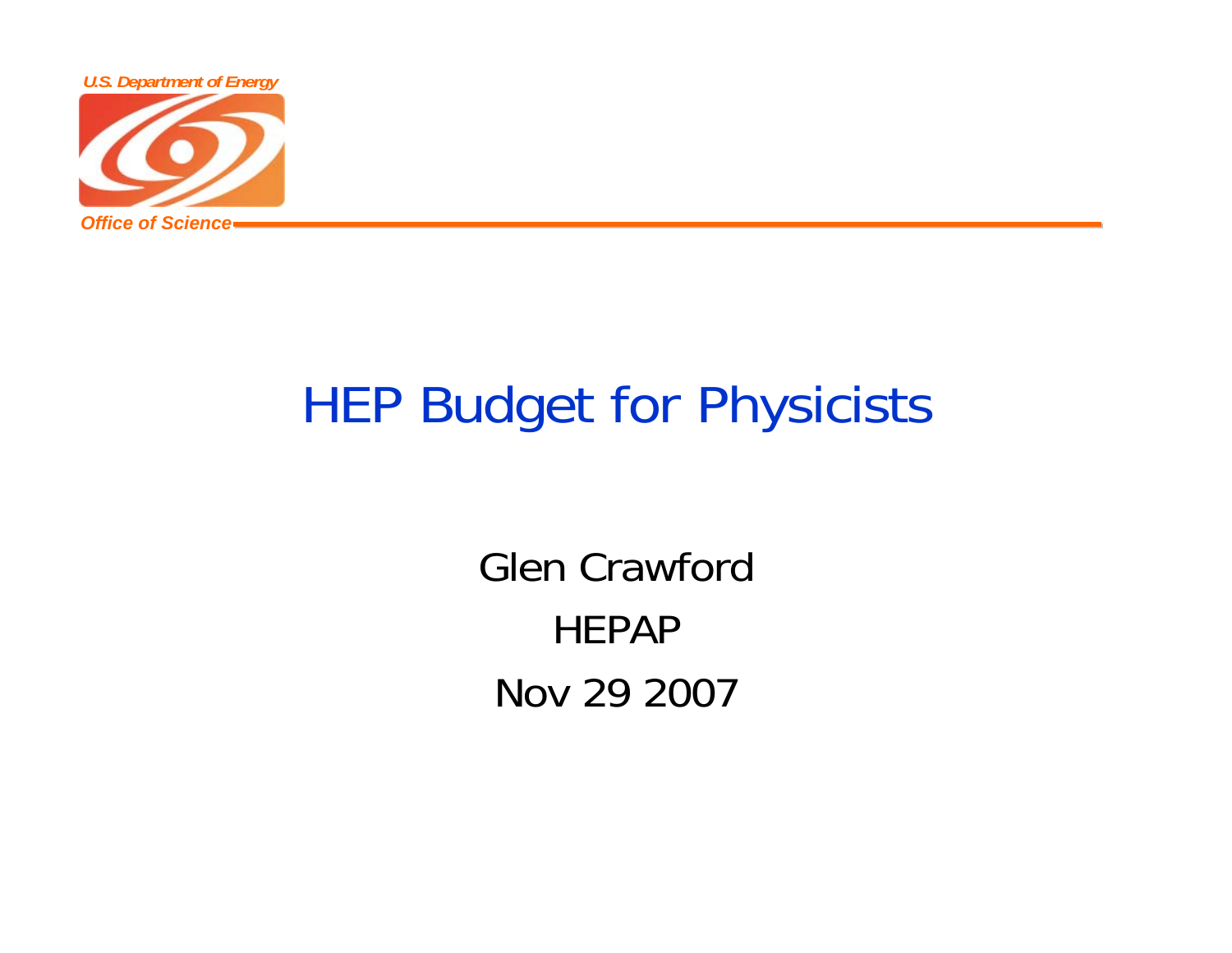

© Cartoonbank.com



"This meeting was called in order to discuss the meat. It has been pointed out that there is no more meat. A motion has been made to fight over the bones." George Booth, The New Yorker April 28, 1980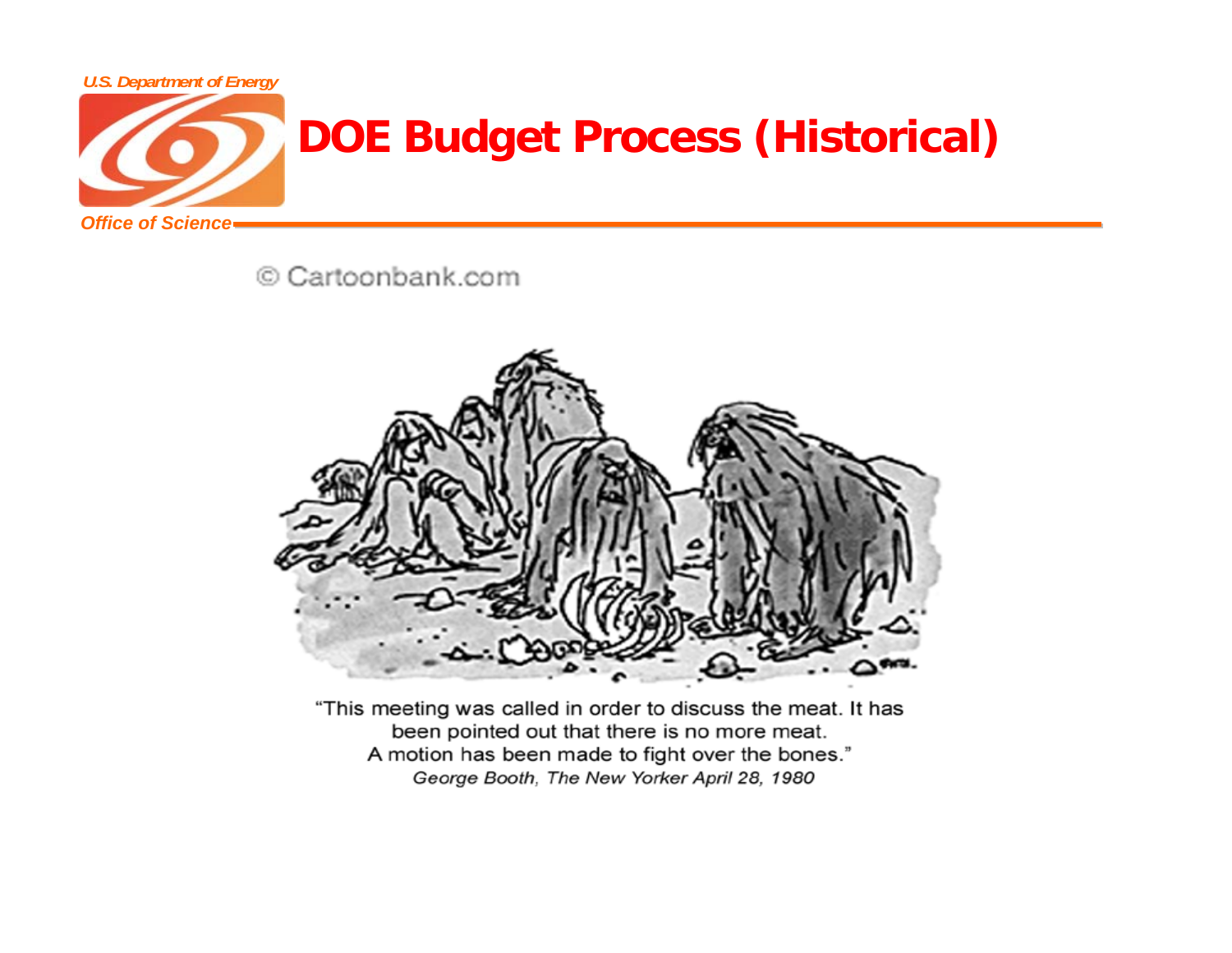

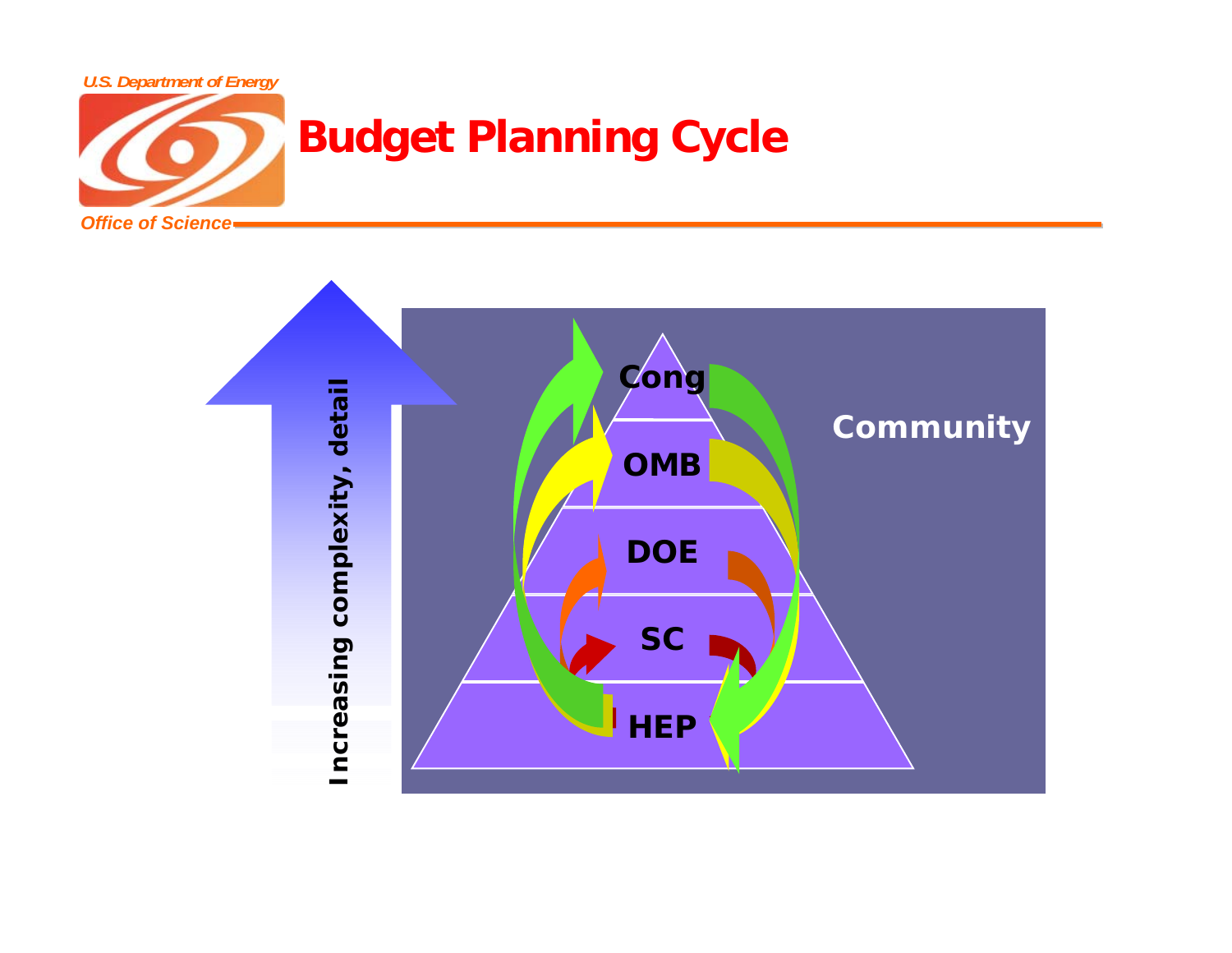### *There are Four Big Hurdles in SC Budget Formulation*



**#1 – Inside SC(Feb. – April FY 200N)**

- **Each AD-ship determines program priorities within constraints of the funding guidance provided by the Director of SC.**
- **Each AD presents program priorities to Director of SC.**
- **The Director of SC determines program priorities within constraints of the funding guidance provided by DOE.**



#### **#2 – Inside DOE(April – July FY 200N)**

- **The Director of SC and the DOE Assistant Secretaries present their program priorities to DOE.**
- **DOE determines overall agency priorities.**
- **SC prepares President's Budget. Each SC AD responsible for preparation of AD-ship budget.**



#### **#3 – OMB(Aug. – Dec. FY 200N)**

- **DOE budget submitted to OMB.**
- **Each AD defends program budget at OMB hearing in early September.**
- **OMB provides "Passback" guidance to DOE in late November.**
- **Discussions between DOE and OMB refine final budget numbers.**
- **SC prepares President's Budget. Each SC AD responsible for preparation of AD-ship budget.**



#### **#4 – Congress [February FY 200(N+1)]**

 **President's Budget presented to Congress.**

#### **[Mar. – Sept. FY 200(N+1)]**

- **Agencies present their budgets to Congress in formal hearings.**
- **Congress appropriates funding for 13 appropriations bills for FY 200(N+2), using the "President's Budget as a starting point for the Congressional Budget and appropriations."**

From the comments of Ellen Burns, Office of Congressman Vern Ehlers, May 2004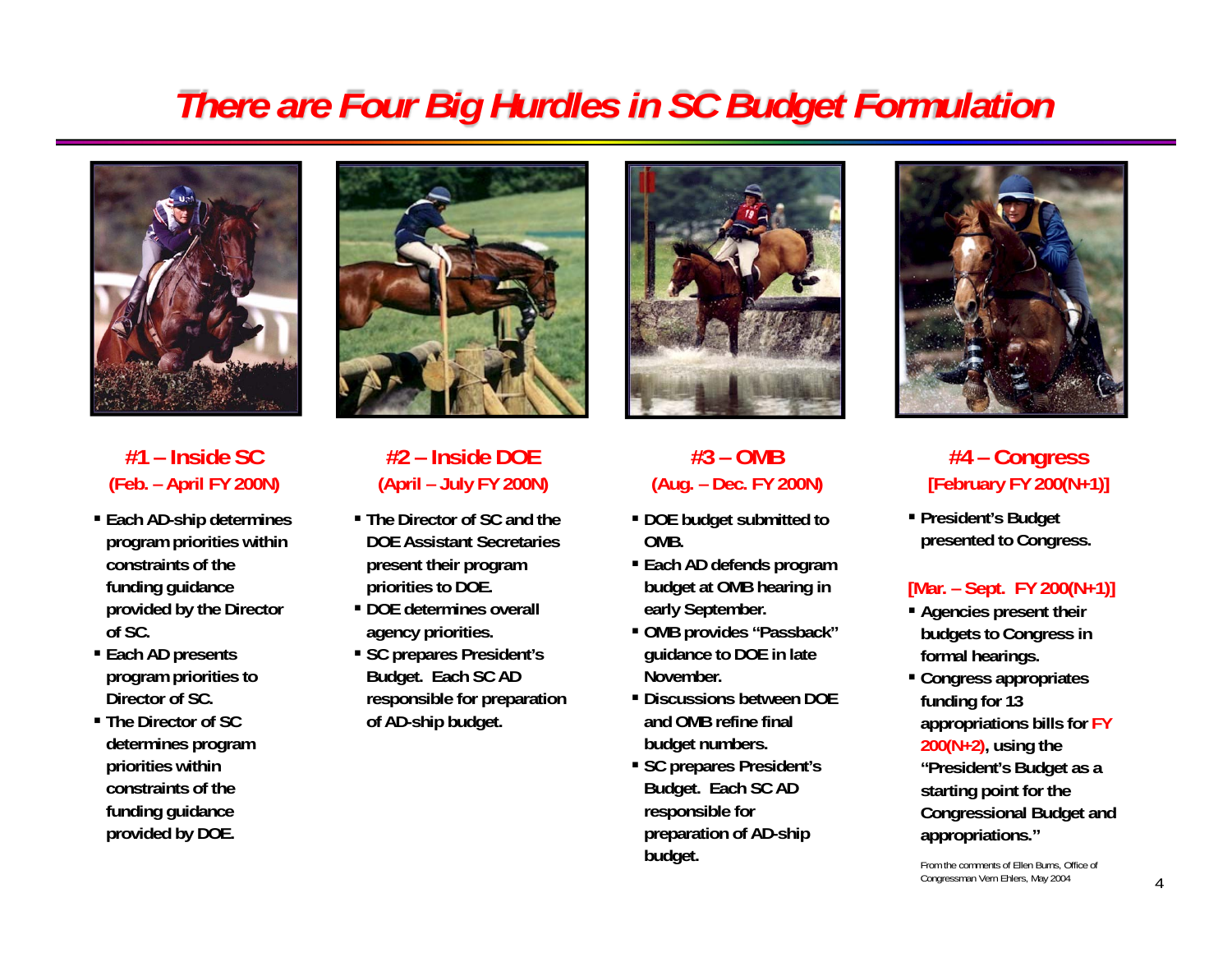

| Budget<br>Cycle | <b>Excel</b><br><b>Docs</b> | <b>Versions</b> | Word<br><b>Docs</b> | <b>Versions</b> |
|-----------------|-----------------------------|-----------------|---------------------|-----------------|
| <b>SC</b>       | 18                          | 35              | 6                   | 15              |
| <b>DOE</b>      | 9                           | 17              | 11                  | 32              |
| <b>OMB</b>      | 20                          | 35              | 18                  | 25              |
| Congress        | 16                          | 41              | 18                  | 51              |
| Total           | 63                          | 128             | 53                  | 123             |

- $\mathcal{L}_{\mathcal{A}}$ Data from FY2006 budget cycle
- $\mathcal{L}_{\mathcal{A}}$  Some double-counting of docs in list, since many of the docs recur from cycle to cycle
- $\overline{\phantom{a}}$ But versions are probably undercounted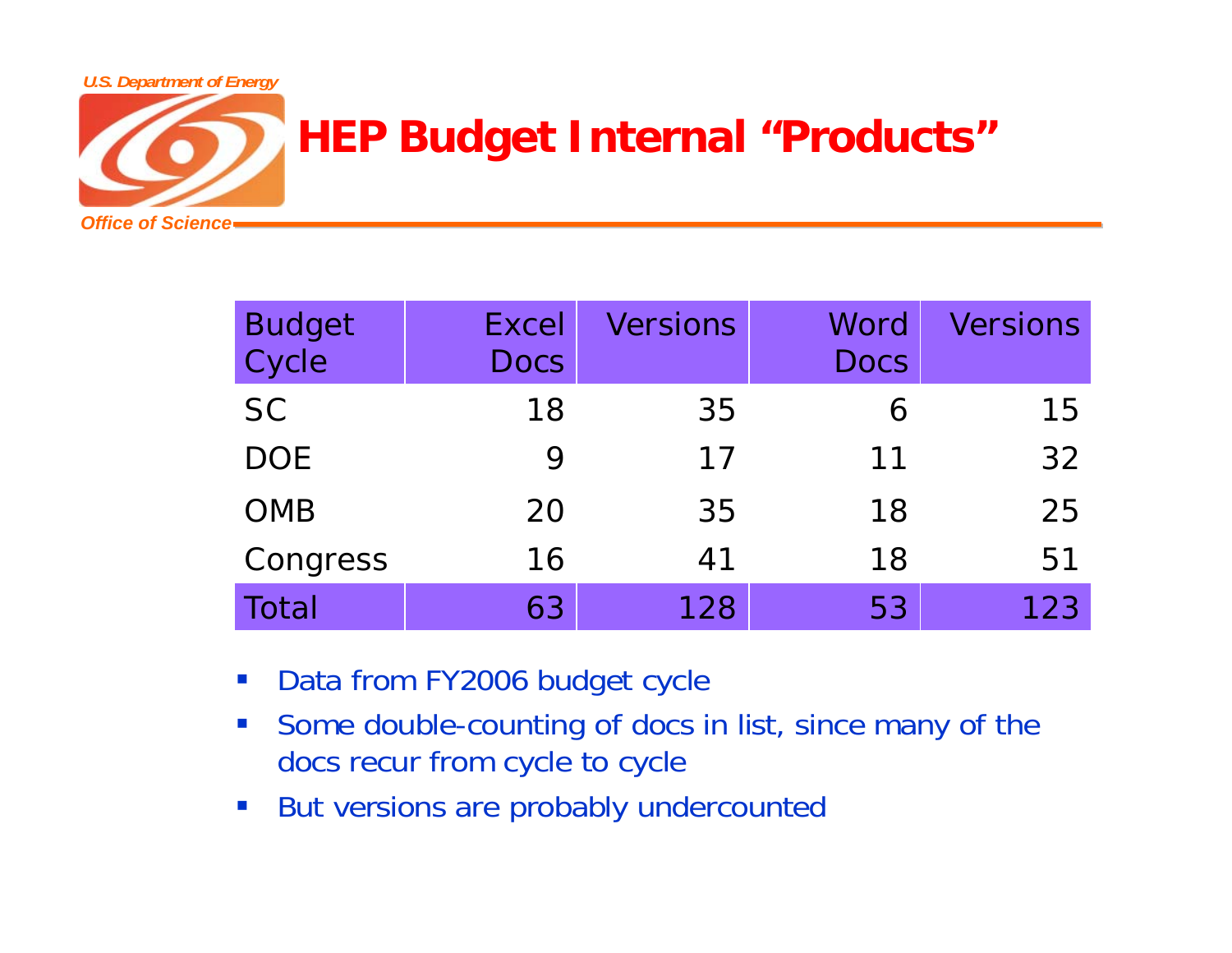

- ٠ Budget formulation is not simple
	- Multi-dimensional
		- ¾**(Operations/Construction/R&D; labs/universities;…)**
	- **Dynamic**
	- **Strongly coupled**
	- With significant boundary conditions
- $\blacksquare$ We try to proceed using a few basic guidelines
	- **Project-like activities on planned** profiles
	- **Facility operations and core research** at lovel of offart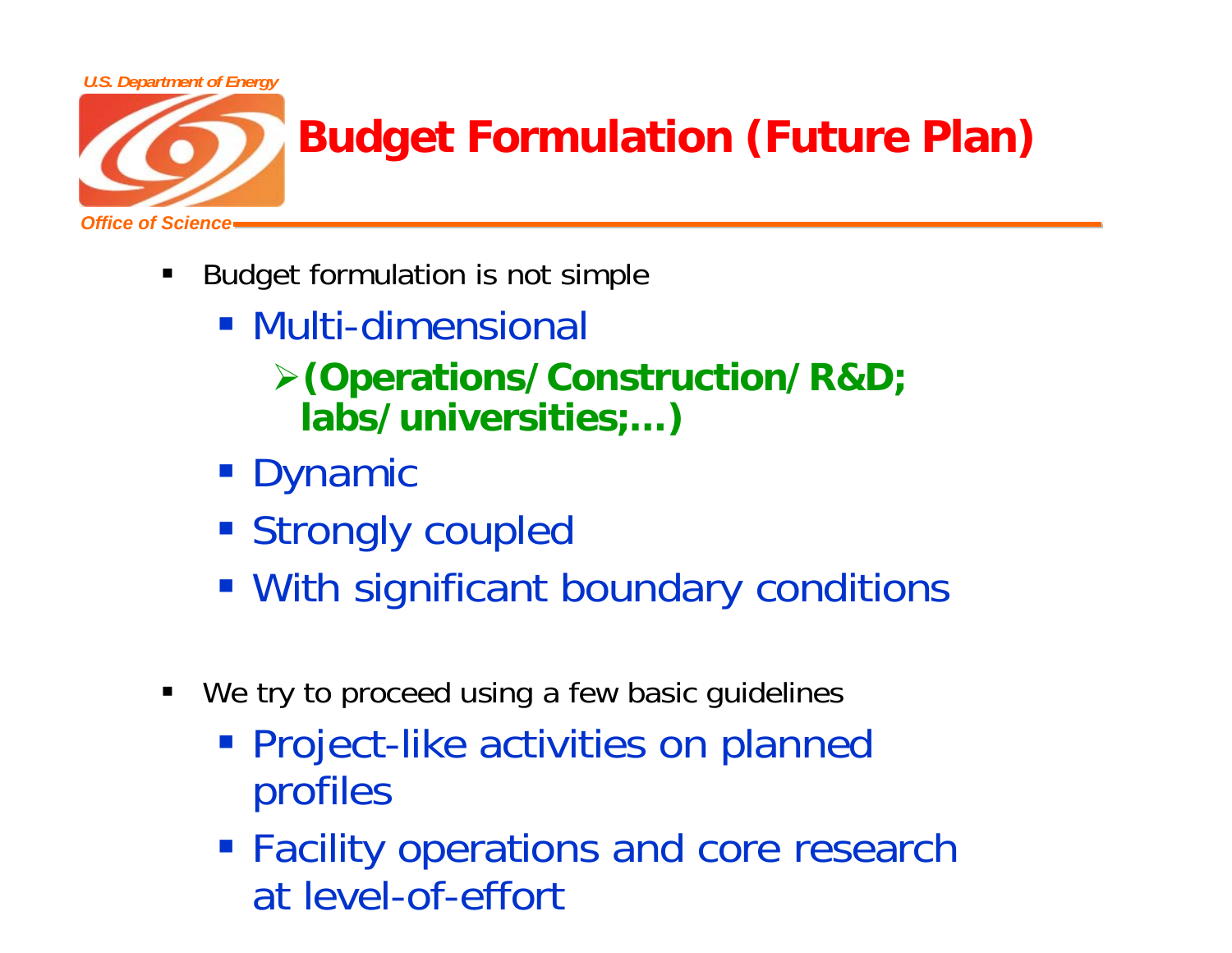

- $\blacksquare$  In recent years, more emphasis on budget integration, planning and transparency
	- **Motivated in part by focus on good** project management practice throughout DOE
	- **Baselined construction projects are** "protected" in budget planning
	- All significant (>\$2M) projects must be identified and approved internally **at least 1 year** before \$\$ flows
	- **Not well-matched to basic research** R&D style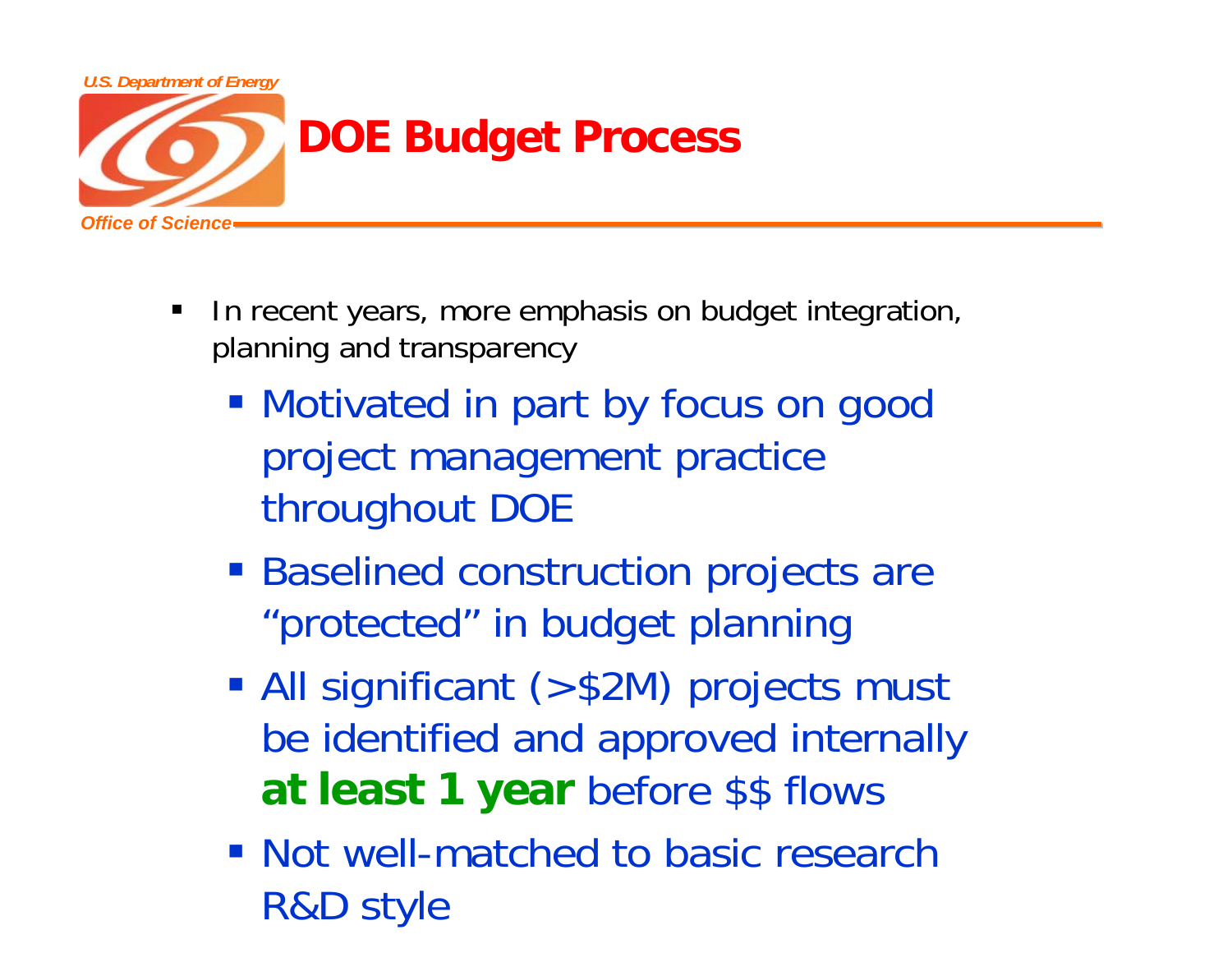# *Office of ScienceU.S. Department of Energy*

## **Publicly Visible HEP Product**

**High Energy Physics** 

#### **Funding Profile by Subprogram**

|                                                                             | (dollars in thousands)           |                    |                    |  |
|-----------------------------------------------------------------------------|----------------------------------|--------------------|--------------------|--|
|                                                                             | FY 2006 Current<br>Appropriation | FY 2007<br>Request | FY 2008<br>Request |  |
| High Energy Physics                                                         |                                  |                    |                    |  |
| Proton Accelerator-Based Physics                                            | 362,157                          | 376.536            | 389,672            |  |
| Electron Accelerator-Based Physics                                          | 112,291                          | 117.460            | 79.763             |  |
| Non-Accelerator Physics                                                     | 54.205                           | 59,271             | 72.430             |  |
| <b>Theoretical Physics</b>                                                  | 47,984                           | 52.056             | 56,909             |  |
| Advanced Technology R&D                                                     | 121.601                          | 159.476            | 183,464            |  |
| Subtotal, High Energy Physics                                               | 698.238                          | 764,799            | 782,238            |  |
| Construction                                                                |                                  | 10.300             |                    |  |
| Total, High Energy Physics                                                  | 698.238 <sup>a</sup>             | 775.099            | 782,238            |  |
| Stanford Linear Accelerator Center (SLAC) Linac Operations<br>$(non-add)^b$ | (56, 100)                        | (52,100)           | (32,500)           |  |
| High Energy Physics, excluding SLAC Linac Operations (non-add) <sup>b</sup> | (642.138)                        | (722.999)          | (749, 738)         |  |

#### **Public Law Authorizations:**

Public Law 95-91, "Department of Energy Organization Act", 1977 Public Law 103-62, "Government Performance and Results Act of 1993" Public Law 109-58, "Energy Policy Act of 2005"

#### **Mission**

The mission of the High Energy Physics (HEP) program is to understand how our universe works at its most fundamental level. We do this by discovering the most elementary constituents of matter and energy, exploring the basic nature of space and time itself, and probing the interactions between them. These fundamental ideas are at the heart of physics and hence all of the physical sciences. To enable these discoveries, HEP supports theoretical and experimental research in both elementary particle physics and fundamental accelerator science and technology. HEP underpins and advances the DOE missions and objectives through this research, and by the development of key technologies and trained manpower needed to work at the cutting edge of science.

- ٠ Overview of the program for interested layman, NOT intended to be
	- ¾ **Comprehensive**
	- ¾ **Prescriptive**
	- ¾ **Highly detailed**
- $\blacksquare$  Main goal is to be a description of the program which is
	- ¾ **Compelling**
	- ¾ **Consistent**
	- ¾ **Reflecting research priorities**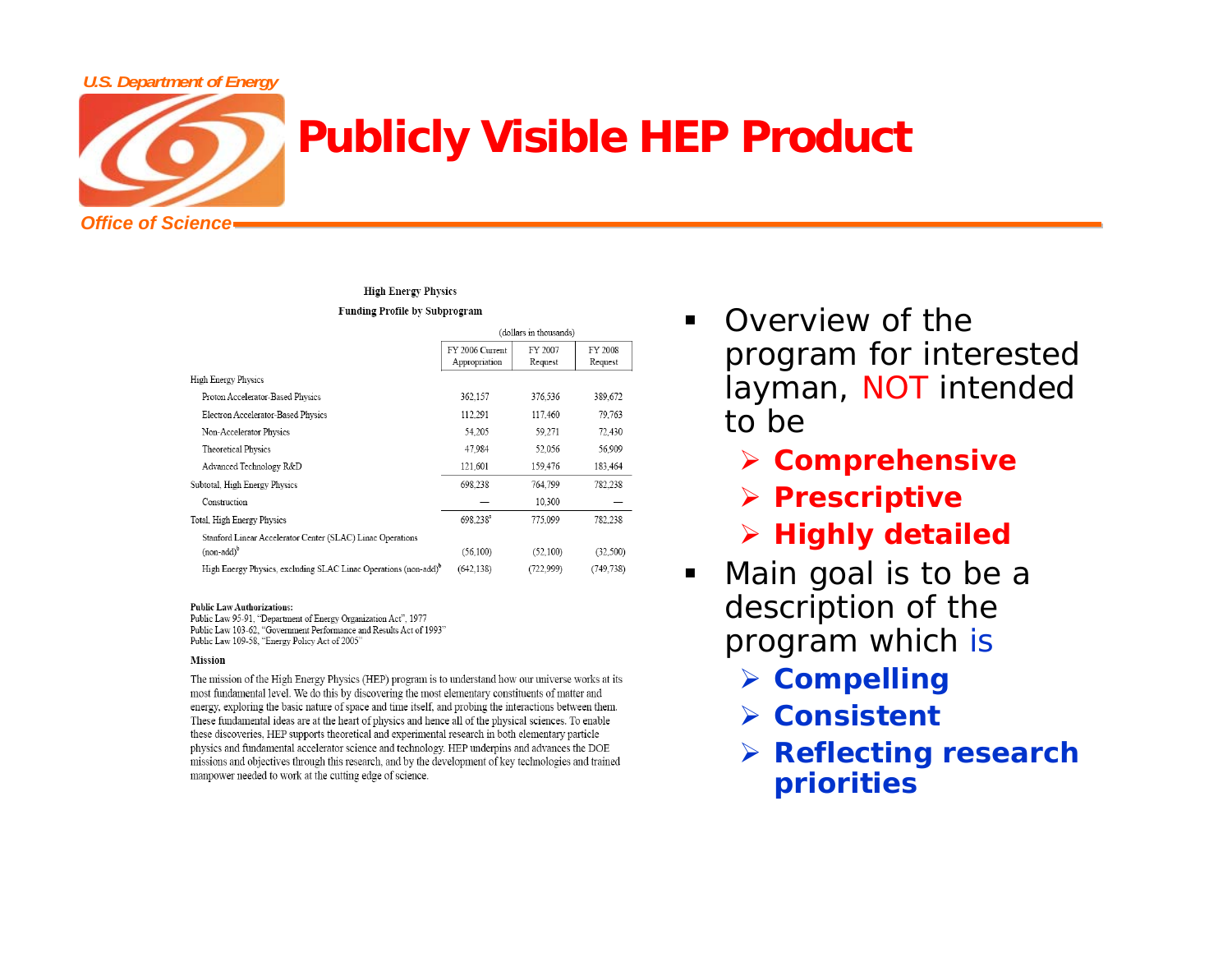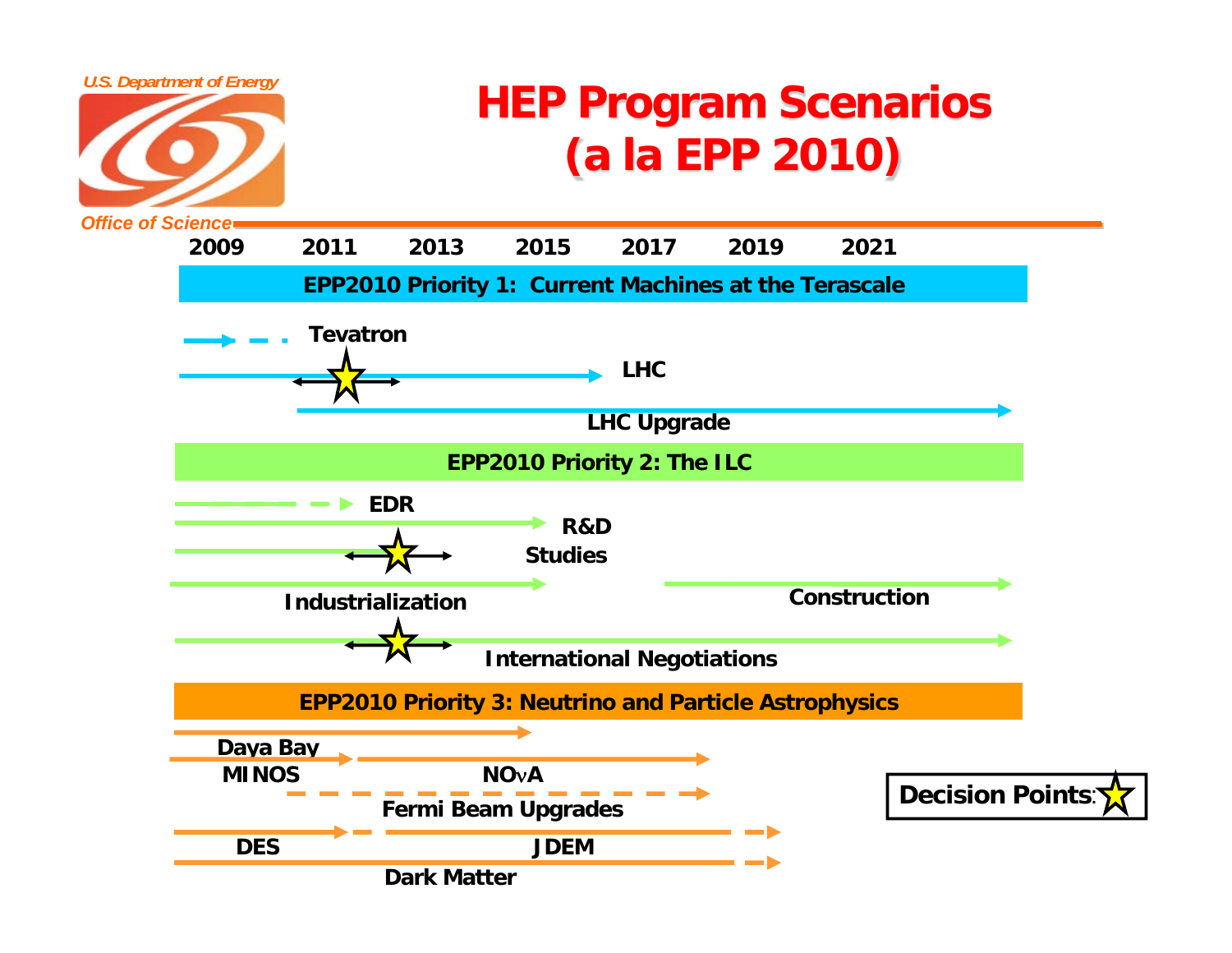



## **FY2008 HEP Budget** *Office of Science*



| (Dollars in Thousands)                                                         | <b>FY 2007</b><br><b>Actual</b> | <b>FY 2008</b><br><b>Request</b> | <b>FY 2008</b><br><b>House</b><br><b>Mark</b> | <b>FY 2008</b><br><b>Senate</b><br><b>Mark</b> |
|--------------------------------------------------------------------------------|---------------------------------|----------------------------------|-----------------------------------------------|------------------------------------------------|
| <b>High Energy Physics</b>                                                     |                                 |                                  |                                               |                                                |
| <b>Proton Accelerator-Based</b><br><b>Physics</b>                              | 343,633                         | 389,672                          | 389,672                                       | 389,672                                        |
| <b>Electron Accelerator-Based</b><br><b>Physics</b>                            | 101,284                         | 79,763                           | 79,763                                        | 79,763                                         |
| <b>Non-Accelerator Physics</b>                                                 | 60,655                          | 72,430                           | 72,430                                        | 79,430                                         |
| <b>Theoretical Physics</b>                                                     | 59,955                          | 56,909                           | 56,909                                        | 56,909                                         |
| <b>Advanced Technology R&amp;D</b>                                             | 166,907                         | 183,464                          | 183,464                                       | 183,464                                        |
| <b>Total, High Energy Physics</b>                                              | 732,434                         | 782,238                          | 782,238                                       | 789,238                                        |
| <b>Stanford Linear Accelerator Center</b><br>(SLAC) Linac Operations (non-add) | (51, 300)                       | (32,500)                         | (32,500)                                      | (32,500)                                       |

The SLAC linear accelerator (linac) supports operations of the B-factory (funded by HEP) and will also support operations of the Linac Coherent Light Source (currently under construction and funded by Basic Energy Sciences (BES)). With the completion of B-factory operations in FY 2008, SC has been transitioning funding of the SLAC linac from HEP to BES, with FY 2008 representing the third and final year of joint funding with BES.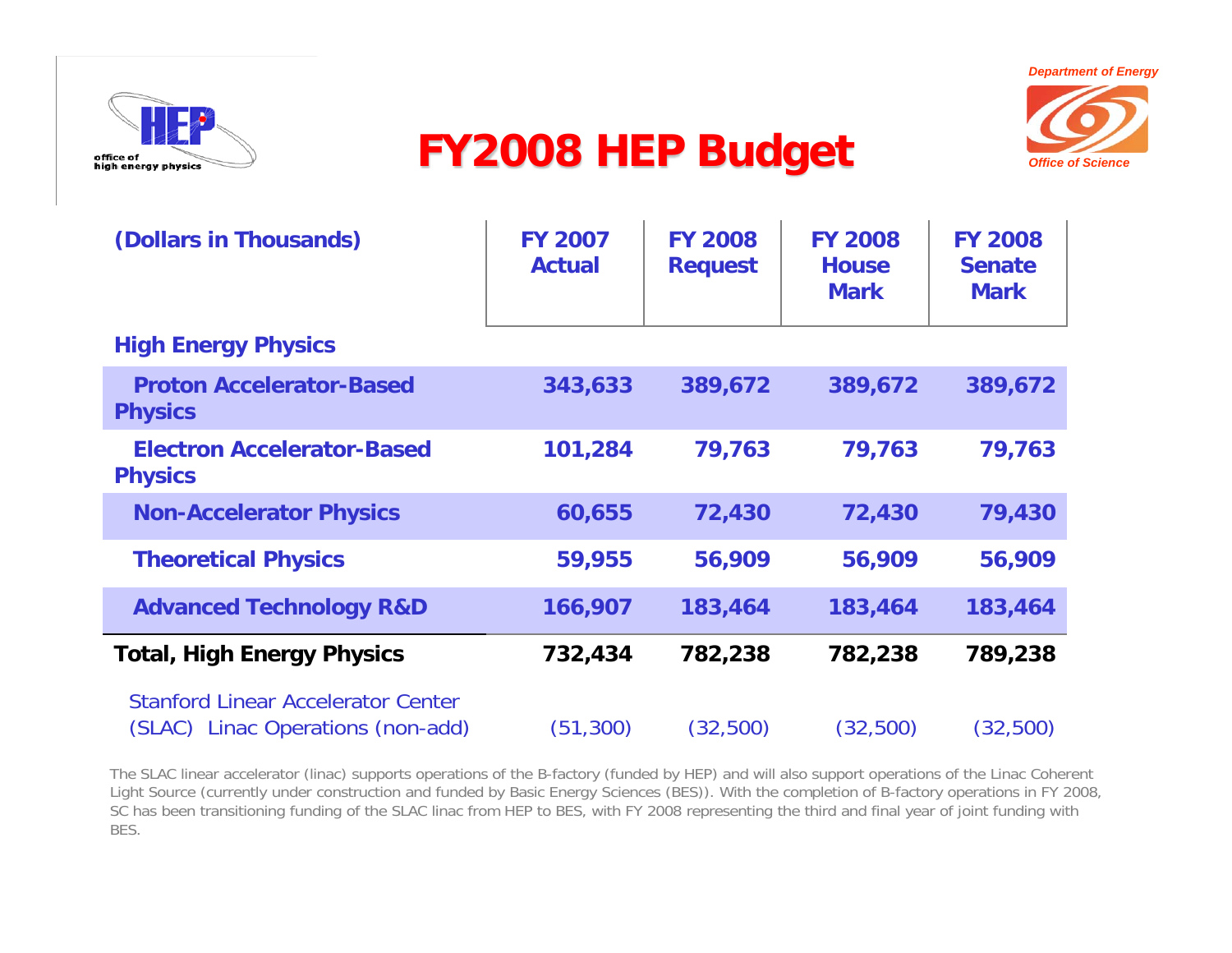

- ٠ Some examples of recent HEP budgets on our website:**<http://www.science.doe.gov/hep/budget/> HEPBudgetpage.shtm**
- Narrative format set by DOE CFO, OMB, Congress
- $\blacksquare$  HEP Budget categories are a compromise between <sup>a</sup>"physics" basis and a "functional" basis:
	- ¾ **Proton/electron accelerator-based research**
	- ¾ **Non-accelerator-based research**
	- ¾ **Theory**
	- ¾ **Advanced Technology R&D**
- $\blacksquare$  . Mapping of budget functions onto OHEP office structure is not necessarily intuitive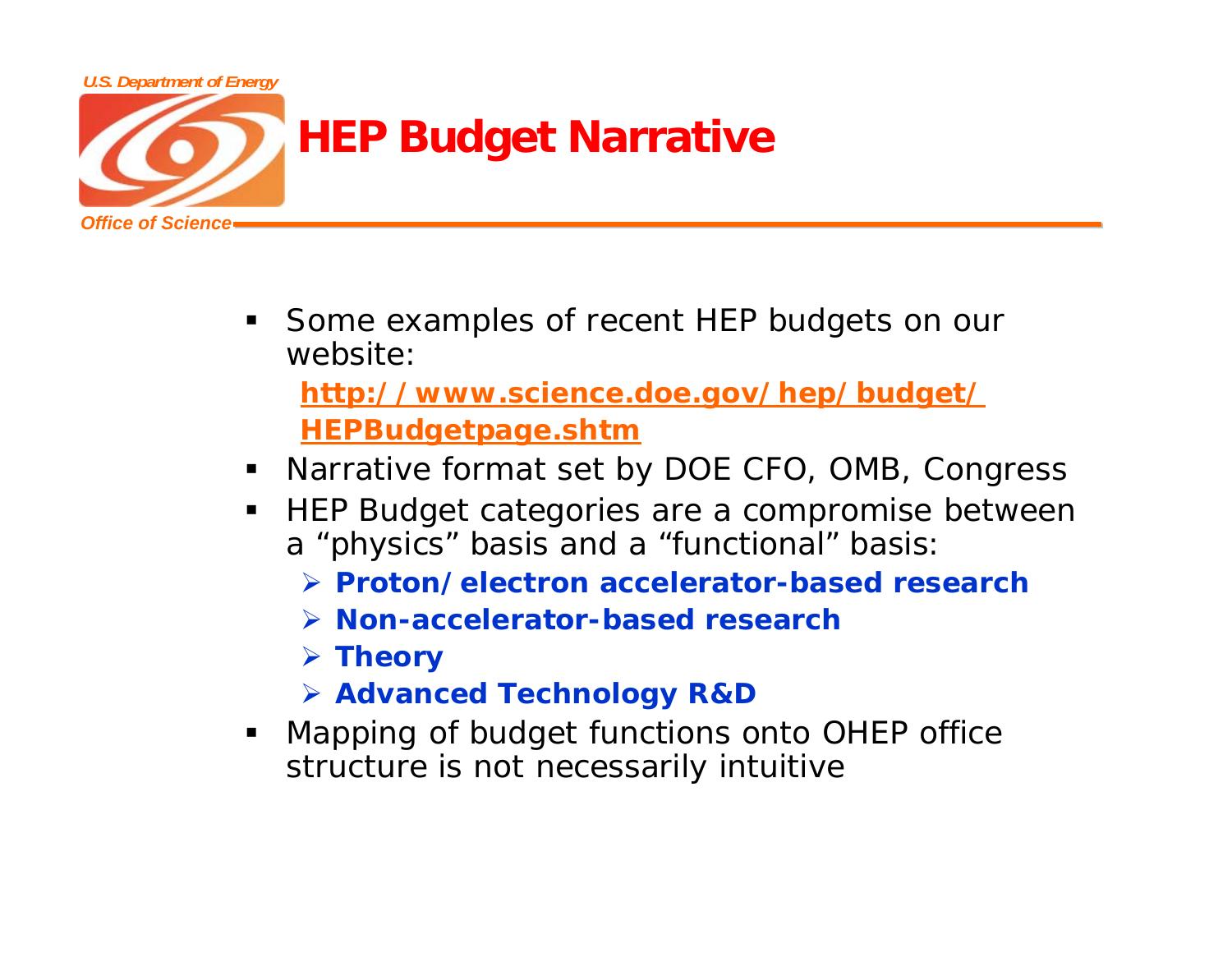

#### **OFFICE OF HIGH ENERGY PHYSICS**

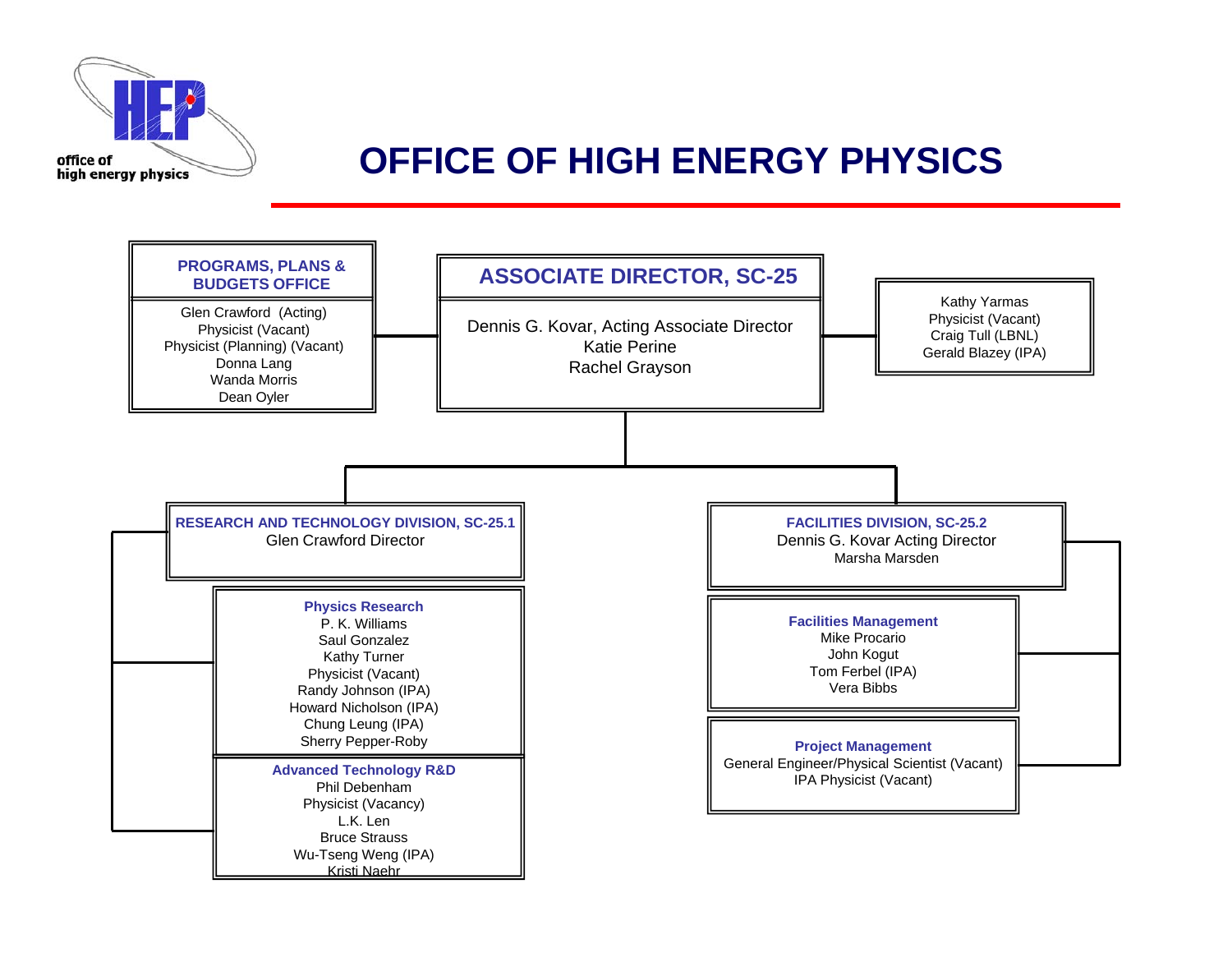

- $\blacksquare$ Write financial plans (labs) and grants (universities, others) based on appropriated (or expected) budget
- $\blacksquare$  Initial plan usually based on "worst case" of House or Senate mark. DOE CFO sets overall funding level.
	- ¾ **In addition, program may hold back funds for pending decisions, possible rescissions, contingency**
- П Subsequent plans can rearrange funding distribution or priorities
	- ¾ **In case of Continuing Resolutions, can get stuck in holding pattern, making execution difficult**
	- ¾ **In FY2007, this was the case. FY2008…?**
- $\mathcal{L}_{\mathcal{A}}$ **Generally try to implement "big picture" priorities**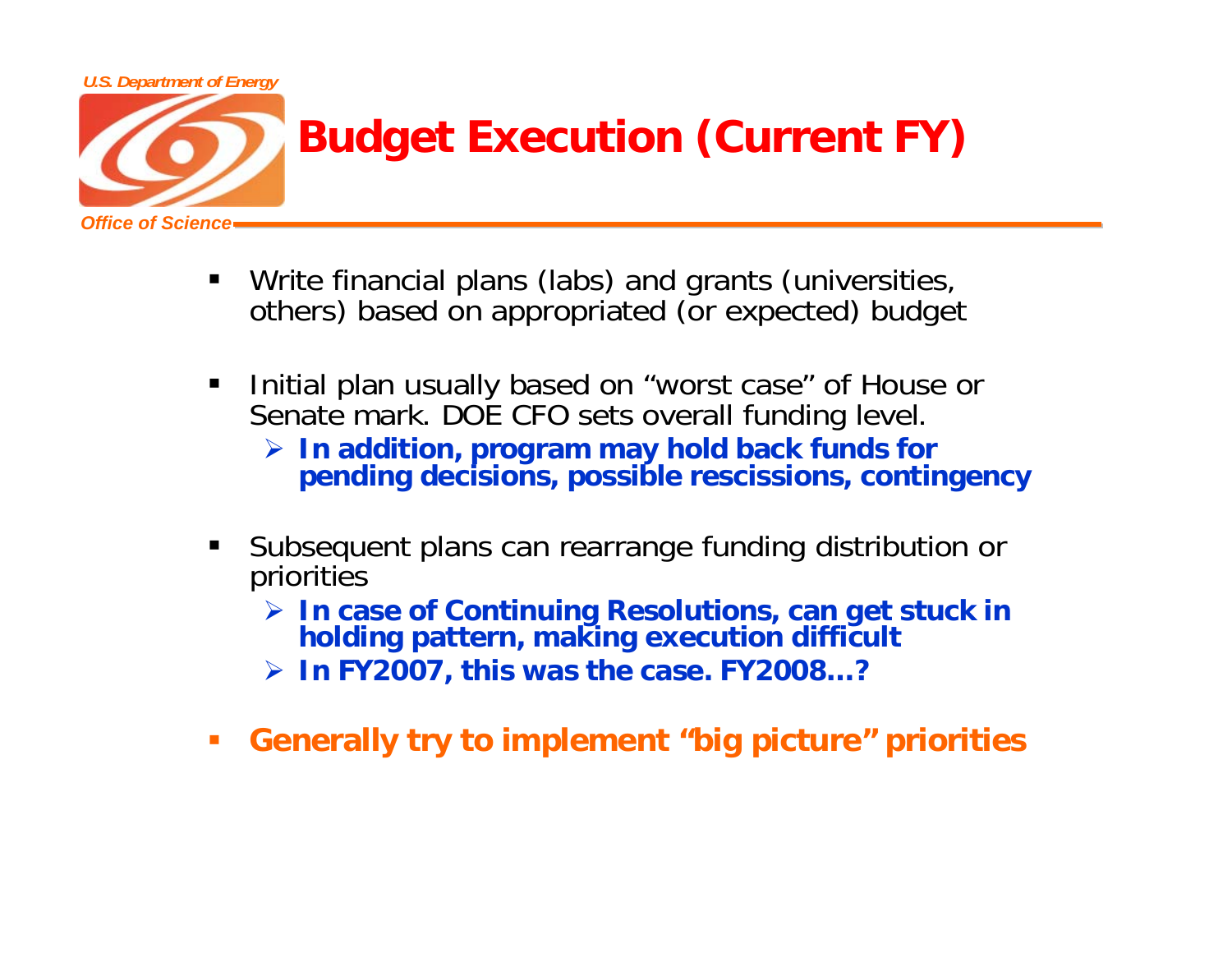



## **FY2008 HEP Big Picture**

- $\mathcal{L}_{\mathcal{A}}$  We are both operating current facilities and preparing for the next decade's activities.
	- ¾ **Conversion of Capital to Operating of the past decade is over. Re-converting Operating to Capital has begun. Not an easy step.**
- $\mathbb{R}^n$  New (M&S-intensive) HEP construction projects will be ramping up.
	- ¾**NOvA (NUMI Off Axis Neutrino Appearance Experiment)**
	- $\blacktriangleright$ **MINERVA neutrino cross section measurements**
	- ¾**Daya Bay neutrino experiment w/China**
	- $\blacktriangleright$ **Dark Energy Survey (DES) w/NSF**
- $\mathbb{R}^n$  ILC R&D is ramping up to a \$60M request for FY2008, up from \$42M in FY2007

¾ **SCRF infrastructure initiative continues, aligned with ILC R&D**

 $\mathcal{L}_{\mathcal{A}}$ Tevatron, B Factory, and NUMI running full steam.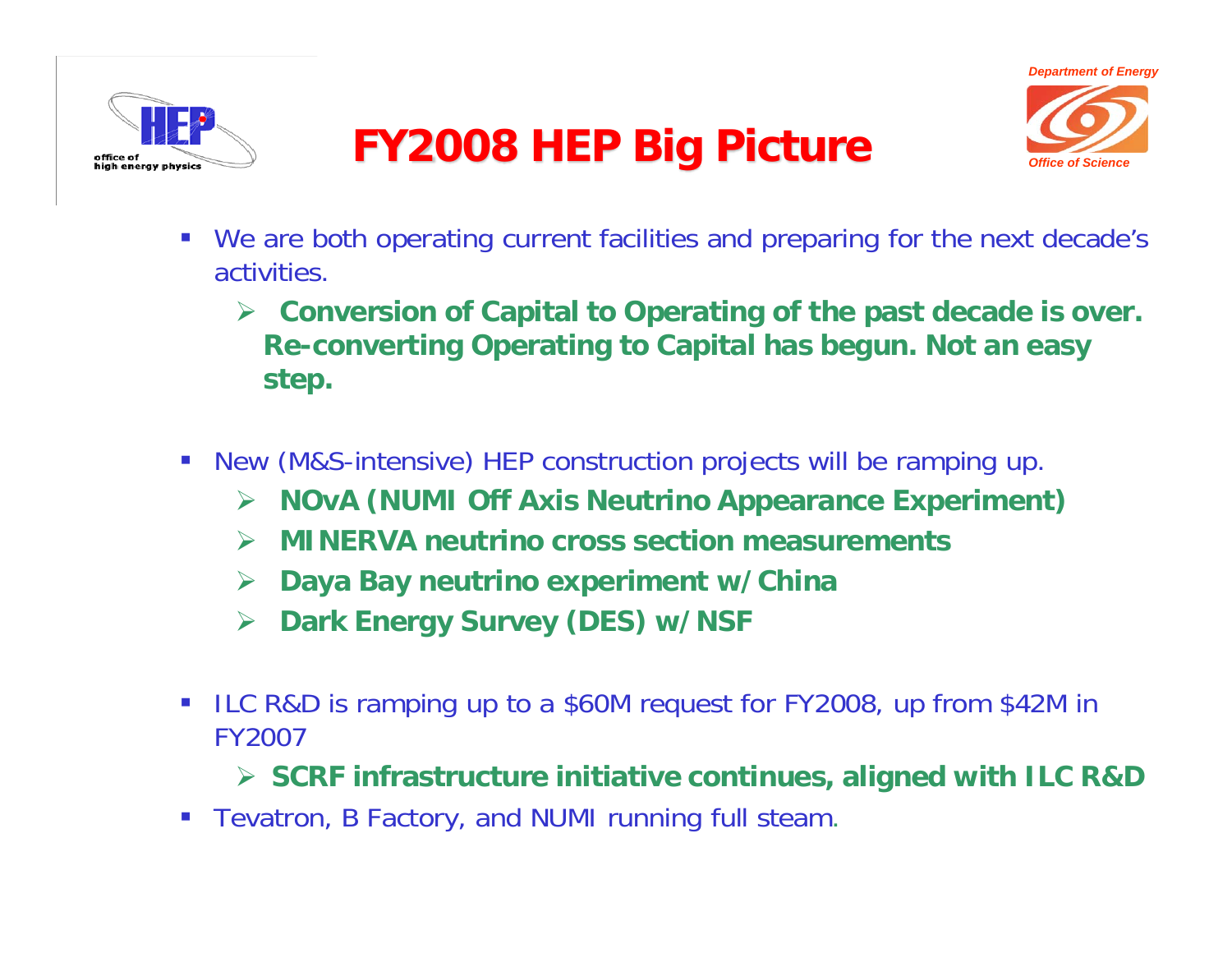



## **FY2008 Budget Status**

- $\mathcal{L}_{\mathcal{A}}$ **Full House passed Energy and Water bill in July**
- $\mathcal{L}_{\mathcal{A}}$  **Senate committee passed Energy and Water bill in June (no full Senate vote)**
	- ¾ **Currently on Continuing Resolution through Dec 14**
- $\mathcal{C}$  **White House has stated it will veto the bill if it comes in at the Congressional spending level**
- $\mathcal{C}$  **House and Senate are trying to work out a compromise in Conference**
	- ¾ **Conference seems likely to split the difference between President's Request and Congressional markups**
	- ¾ **Whether this will become law is anyone's guess**
	- ¾ **The impact on Office of Science is also uncertain**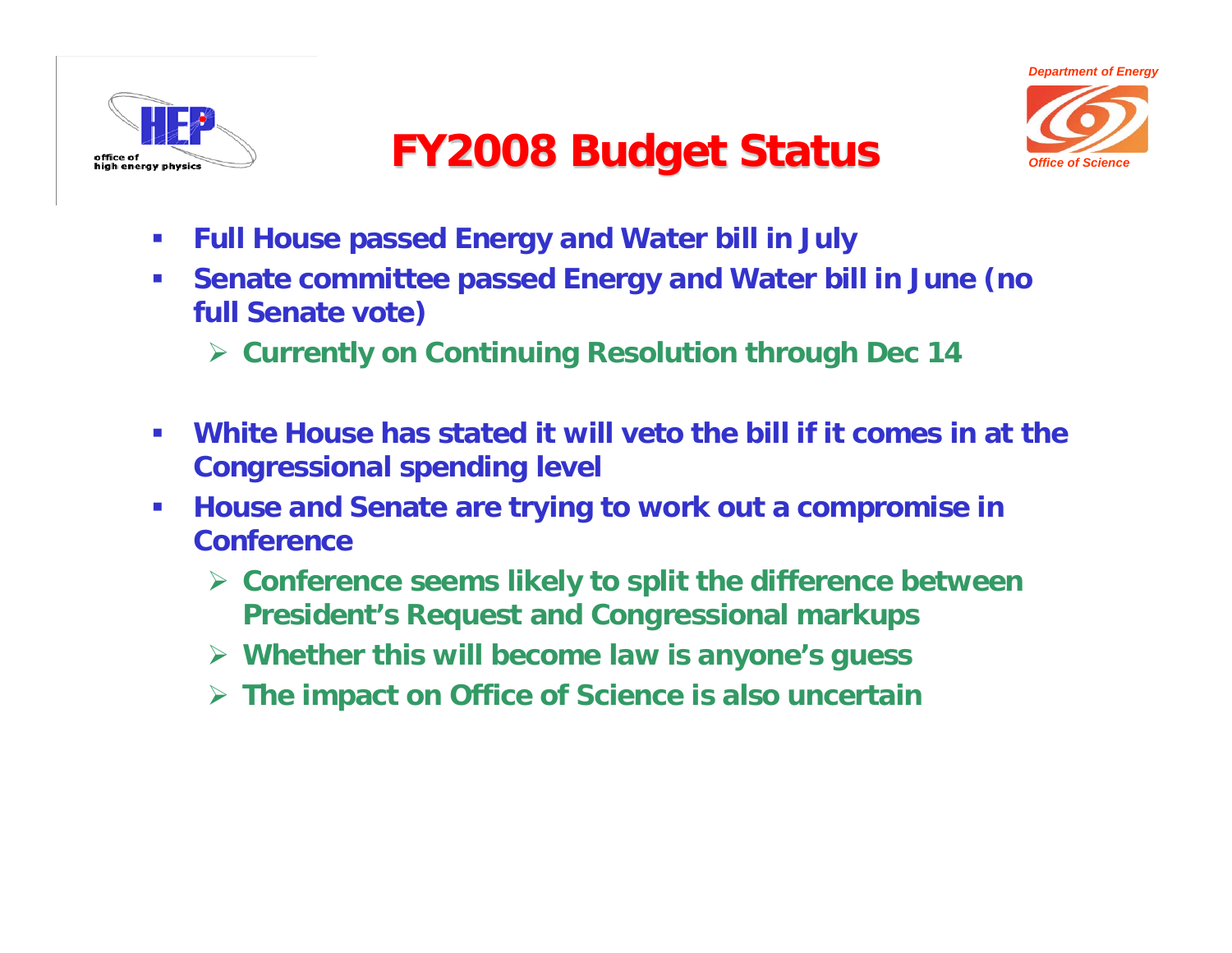

- Managed according to approved baselines by designated Project Manager. Extent of oversight tailored to total project cost (TPC)
	- ¾ Decision process in R&D phase still ill-defined for smaller projects (PAC?  $\rightarrow$  P5?  $\rightarrow$  DOE)
	- ¾ New rules and guidelines for how to report costs both pre- and post-baseline
		- **Available on request**
	- ¾ Complex dance between project and budget requirements/timelines (see following slide)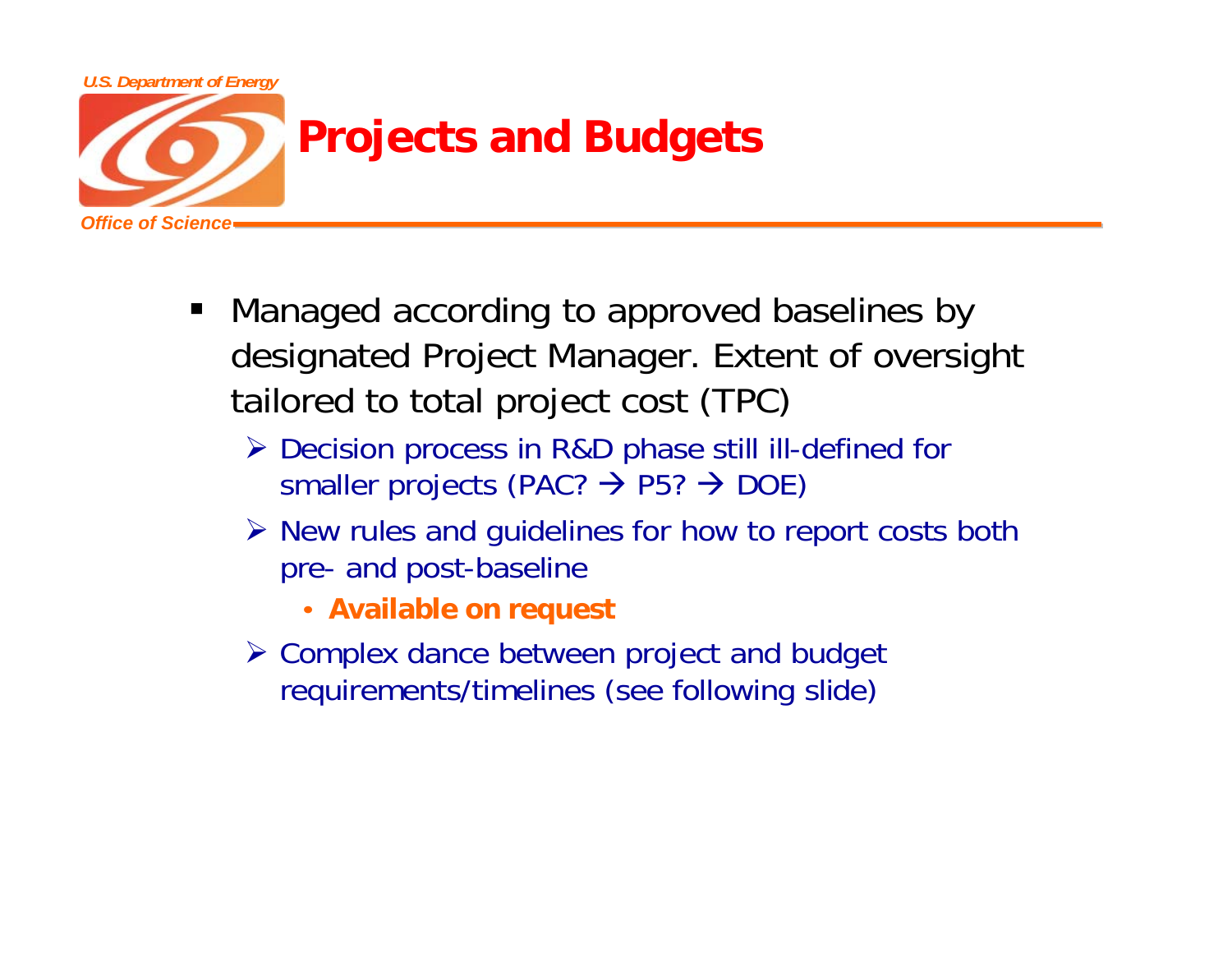



### **Budget vs Project Process**

#### **Budget Process**

•**Externally driven by Congress and Office of Management and Budget** 

•**Cares about** 

–**How much \$\$ do you want to spend? When? Why?** –**What color is the \$\$? (operating, equipment, other)**

•**Construction projects automatically get higher visibility due to extra reporting requirements and financial controls**

#### **DOE Project Management Process**

- • **Internally driven by DOE Office of Engineering and Construction Management (OECM) and SC Office of Project Assessment (Lehman)**
- • **Cares about** 
	- **What Phase is the project in?**
	- **Is it ready to go to the next Phase? (Critical Decisions or CD's, e.g. CD-0)**
	- **Cost, schedule, technical readiness**
- • **Larger projects automatically get higher visibility in DOE due to layered approval levels**

DOE Budget Requests REQUIRE appropriate CD's are passed before requesting/spending \$\$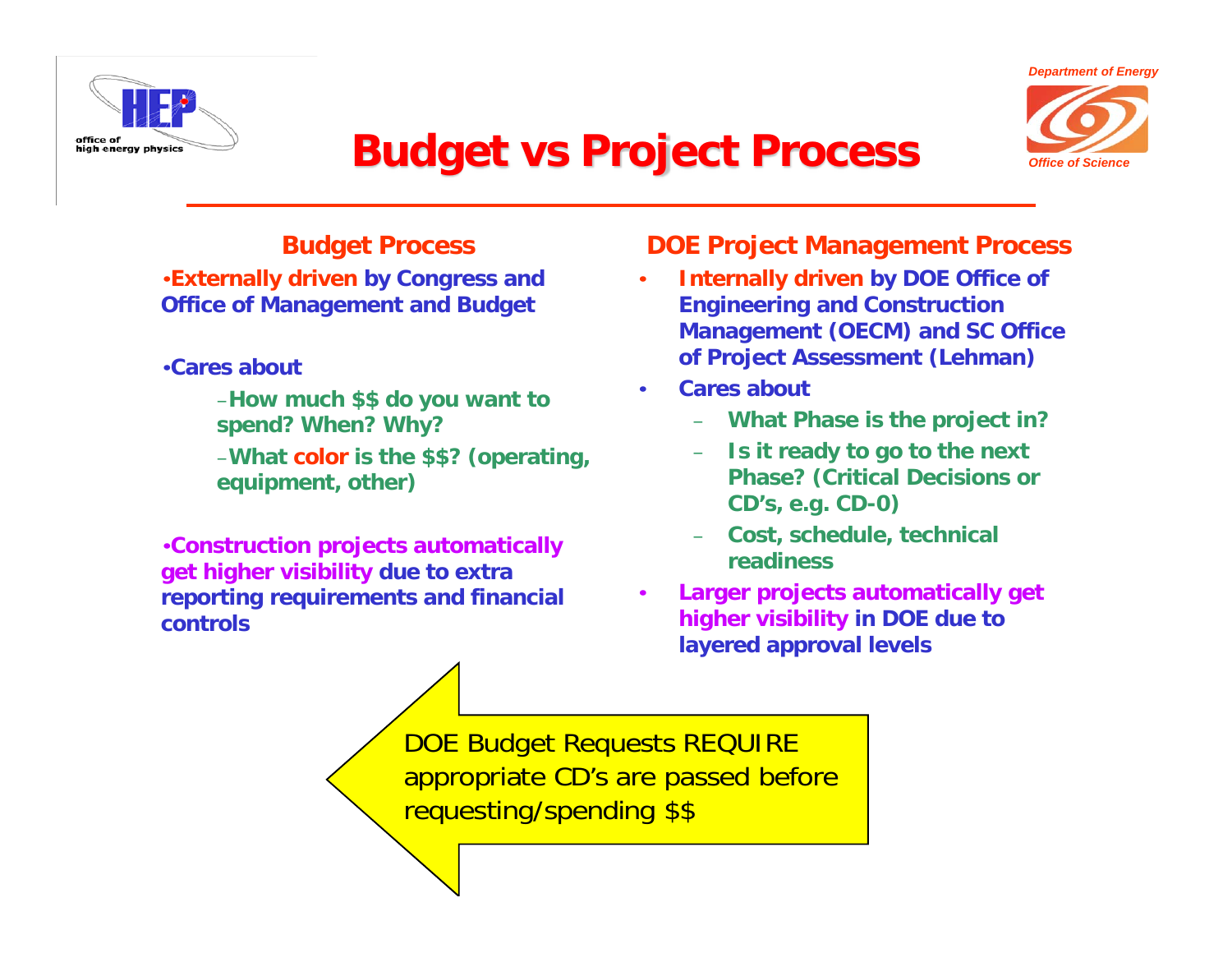

### **Current MIE Projects**



*Office of Science*

#### **(EQU costs ONLY; Dollars in Thousands)**

|                |                                                                                                | <b>Total</b><br><b>Project</b><br>Cost (TPC) | <b>Total</b><br><b>Estimated</b><br>Cost (TEC) | <b>Prior</b><br>Year<br><b>Appro-</b><br>priations | <b>FY</b><br>2006        | <b>FY</b><br>2007 | <b>FY</b><br>2008 | <b>Completion</b><br><b>Date</b> |
|----------------|------------------------------------------------------------------------------------------------|----------------------------------------------|------------------------------------------------|----------------------------------------------------|--------------------------|-------------------|-------------------|----------------------------------|
| LHC            | <b>Large Hadron Collider-ATLAS</b><br><b>Detector, CERN</b>                                    | 102,950                                      | 54,703                                         | 53,105                                             | 1,598                    |                   |                   | <b>FY 2007</b>                   |
|                | <b>Large Hadron Collider-CMS</b><br><b>Detector, CERN</b>                                      | 147,050                                      | 71,789                                         | 67,639                                             | 2,900                    | 1,250             |                   | <b>FY 2007</b>                   |
| Neutrinos      | <b>NuMI Off-axis Neutrino Appearance</b><br>(NOvA) Detector, Fermilab                          | 260,000                                      | <b>TBD</b>                                     |                                                    | $\overline{\phantom{a}}$ | 1,000             | 4,900             | <b>FY 2013</b>                   |
|                | <b>Main Injector Experiment v-A</b><br>(MINERvA), Fermilab                                     | 16,800                                       | 10,700                                         |                                                    | <b>State Street</b>      |                   | 5,000             | <b>FY 2010</b>                   |
|                | <b>Reactor Neutrino Detector, Daya</b><br>Bay, China                                           | $32,000 -$<br>34,000                         | <b>TBD</b>                                     |                                                    | -                        | 500               | 3,000             | <b>FY 2012</b>                   |
|                | Tokai-to-Kamioka (T2K) Near<br>Detector, Tokai, Japan                                          | 4,700                                        | 3,000                                          |                                                    | -                        |                   | 2,000             | <b>FY 2009</b>                   |
| Particle-Astro | <b>Very Energetic Radiation Imaging</b><br>Telescope Array System (VERITAS),<br>Amado, Arizona | 7,399                                        | 4,799                                          | 3,650                                              | 1,149                    |                   |                   | <b>FY 2006</b>                   |
|                | <b>Dark Energy Survey, Cerro-Tololo</b><br><b>Inter-American Observatory, Chile</b>            | $24,100 -$<br>26,700                         | <b>TBD</b>                                     |                                                    | -                        | 3,610             | 7,500             | <b>FY 2011</b>                   |
| <b>Accel</b>   | <b>BaBar Instrumented Flux Return</b><br>(IFR) Upgrade, SLAC                                   | 4,900                                        | 4,900                                          | 4,200                                              | 700                      |                   |                   | <b>FY 2006</b>                   |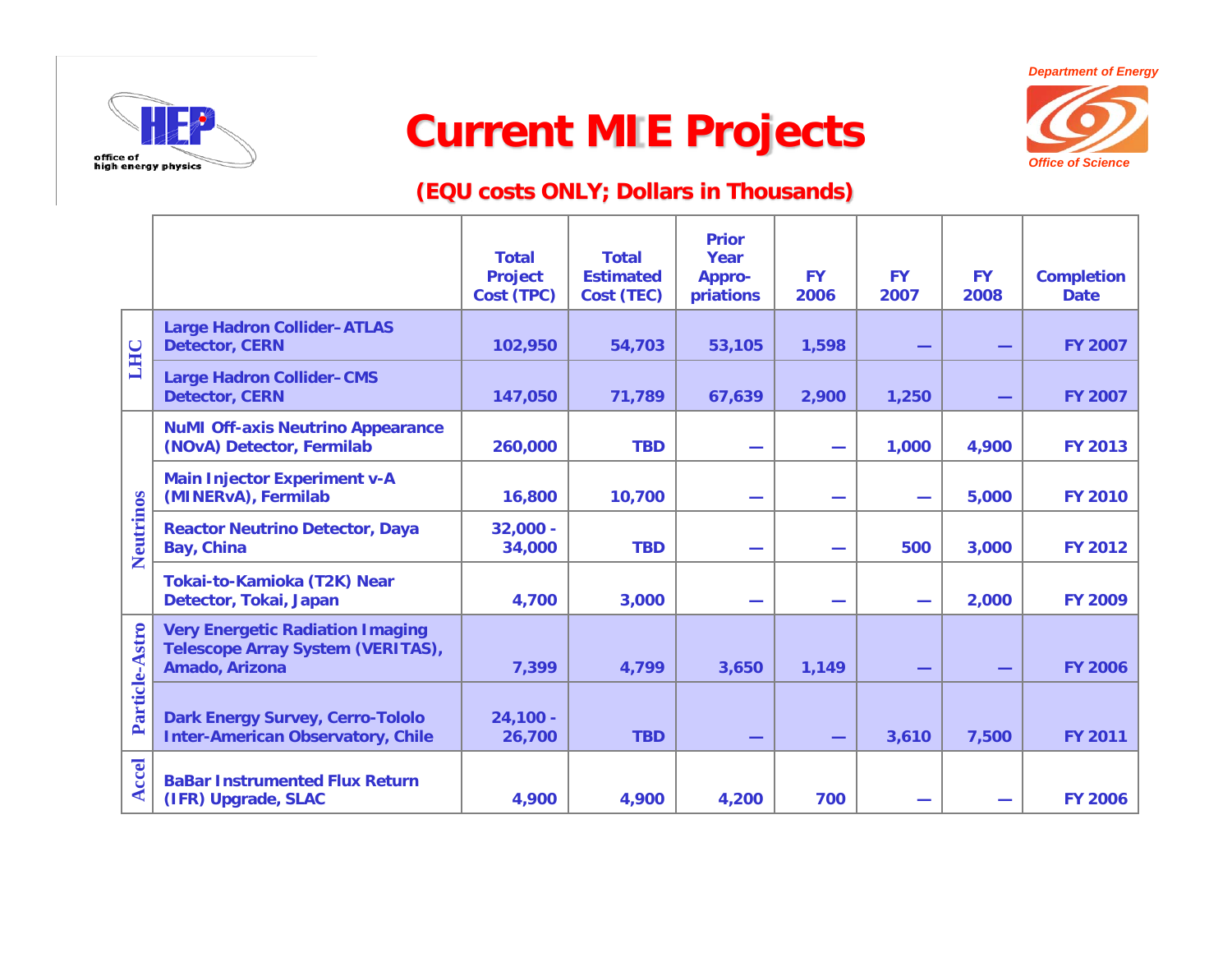



## **Summary (my perspective)**

- $\bullet$  **HEP is a complex and multiply-connected program**
	- **Budget, management, programmatic**
- $\bullet$  **Current budget structure seems to work well with main customers (OMB, Hill)**
	- –**However, some important cross-cuts not very transparent**
	- **Significant learning curve to understand in detail**
		- **Serious students welcome!**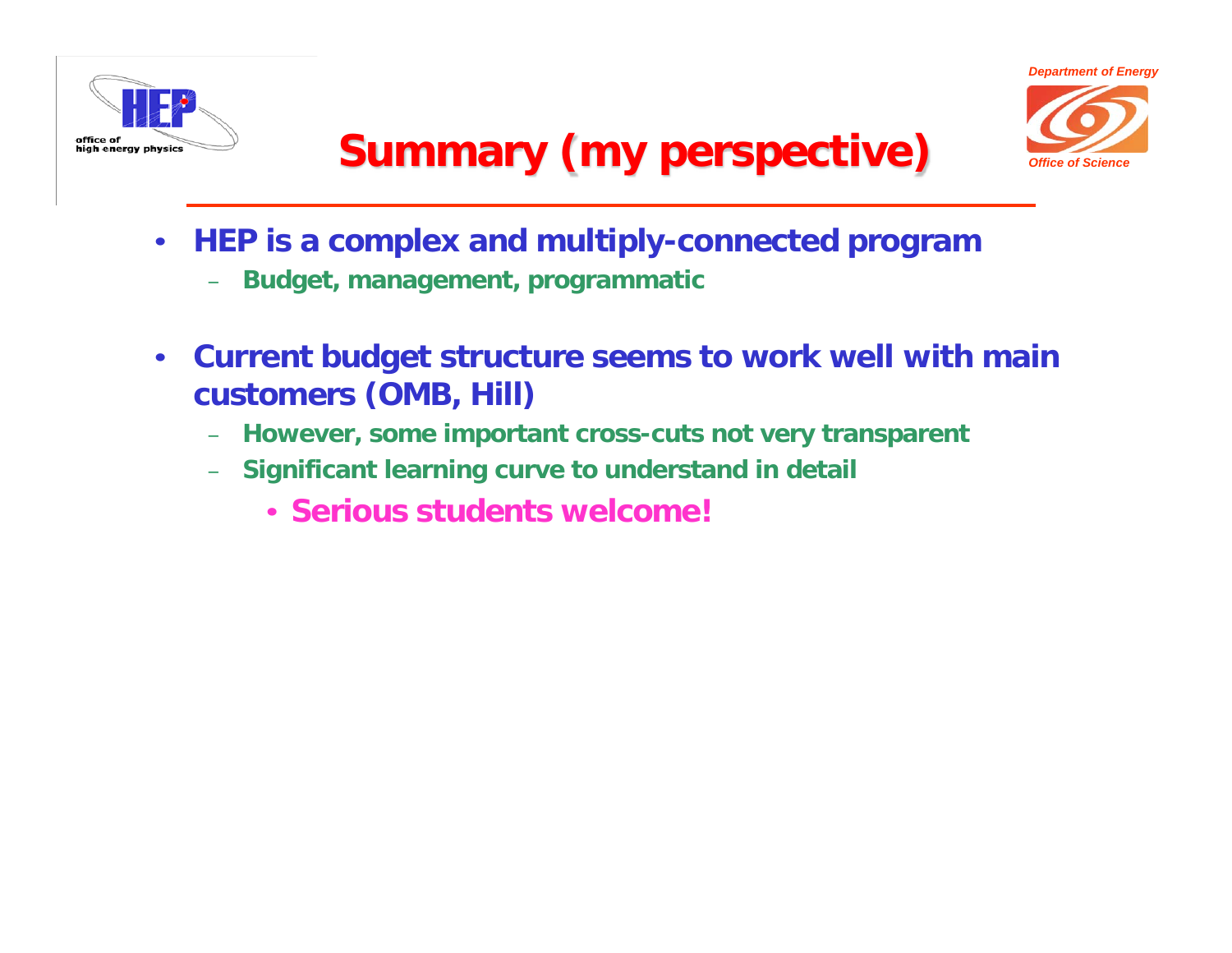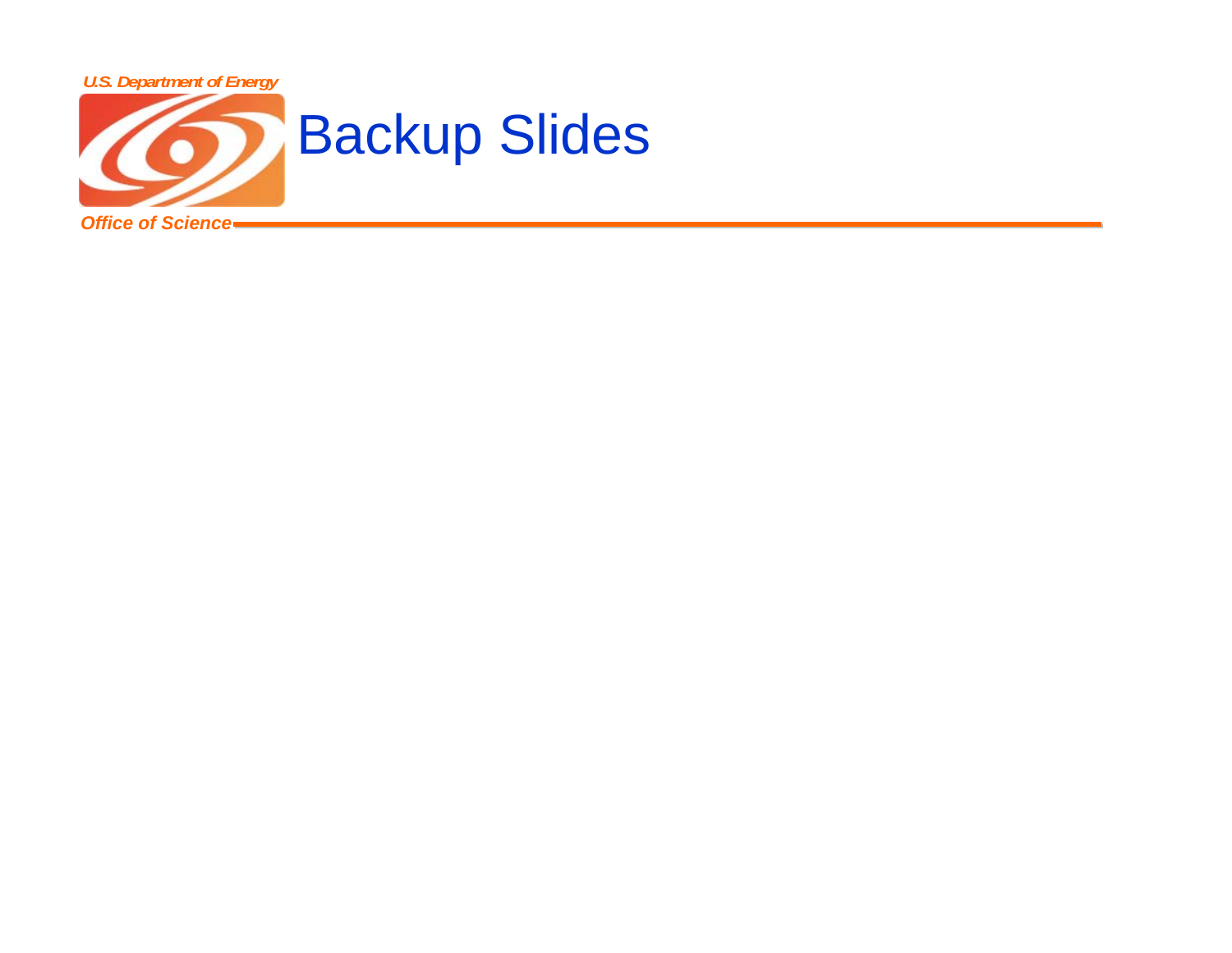



*Office of Science*

## **HEP Historic w/Inflation**

#### 20 yr. HEP Funding in FY08 Dollars (w/OMB Inflators)

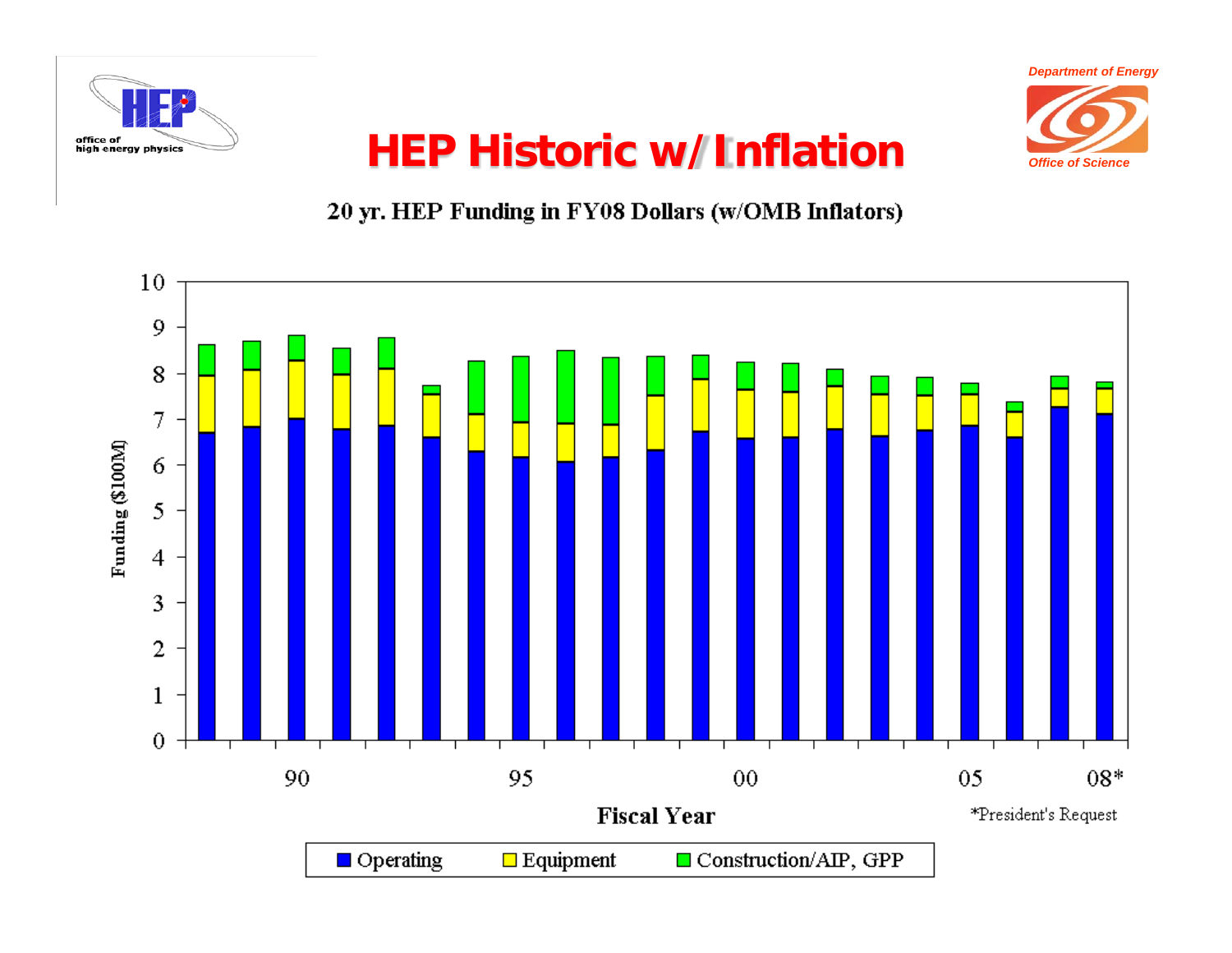



## **Strata of DOE Projects**

| <b>Threshold</b>                                                   | <b>Triggers</b>                                          | <b>DOE</b><br><b>Jargon</b>                          | <b>Decision</b><br><b>Maker</b>                                                               | <b>Consequences</b>                                                                                                        | <b>Recent</b><br><b>Examples</b>                                         |
|--------------------------------------------------------------------|----------------------------------------------------------|------------------------------------------------------|-----------------------------------------------------------------------------------------------|----------------------------------------------------------------------------------------------------------------------------|--------------------------------------------------------------------------|
| Civil<br><b>Construction:</b><br>$>$ \$5M OR<br><b>≻20% of TPC</b> | <b>Extensive</b><br><b>Budget</b><br><b>Reporting</b>    | <b>Line</b><br><b>Item</b><br>Const.                 | <b>if TPC</b><br>$> $400M$ :<br>Dep. Sec.<br><b>if TPC</b><br>$> $100M$ :                     | <b>Budget Reporting</b><br>and Tracking;<br><b>Congressional</b><br>visibility; OMB<br>apportionment                       | <b>NuMI</b>                                                              |
| <b>Total Project</b><br>Cost (TPC)<br>> \$20M                      | <b>Extensive</b><br><b>Project</b><br><b>Reporting</b>   | <b>MIE</b>                                           | Director,<br><b>Office of</b><br><b>Science</b><br><b>if TPC</b><br>$> $20M$ :<br>Assoc. Dir. | <b>Earned Value</b><br>Management;<br><b>DOE</b> project<br>reporting (PARS);<br><b>OMB performance</b><br>tracking (PART) | <b>U.S. LHC</b><br><b>NOvA</b><br>Daya Bay<br><b>DES</b>                 |
| <b>Total Project</b><br>Cost (TPC)<br>> \$5M                       | <b>DOE Project</b><br><b>Management</b><br><b>System</b> | <b>MIE</b>                                           | AD's<br>delegate                                                                              | <b>DOE Project</b><br><b>Management (CD-</b><br>process, reviews)                                                          | <b>Run II</b><br><b>Detector</b><br><b>Upgrades</b><br><b>Minerva</b>    |
| <b>Total</b><br><b>Estimated</b><br>Cost (TEC)<br>> \$2M           | <b>Budget</b><br><b>Reporting</b>                        | <b>Major</b><br><b>Item</b><br>of<br>Equip.<br>(MIE) | <b>HEP</b><br>program<br>manager                                                              | <b>MIE</b> tracking;<br><b>Request in FY+2</b><br>budget                                                                   | <b>VERITAS</b><br><b>Babar IFR</b><br><b>Upgrade</b><br>T <sub>2</sub> K |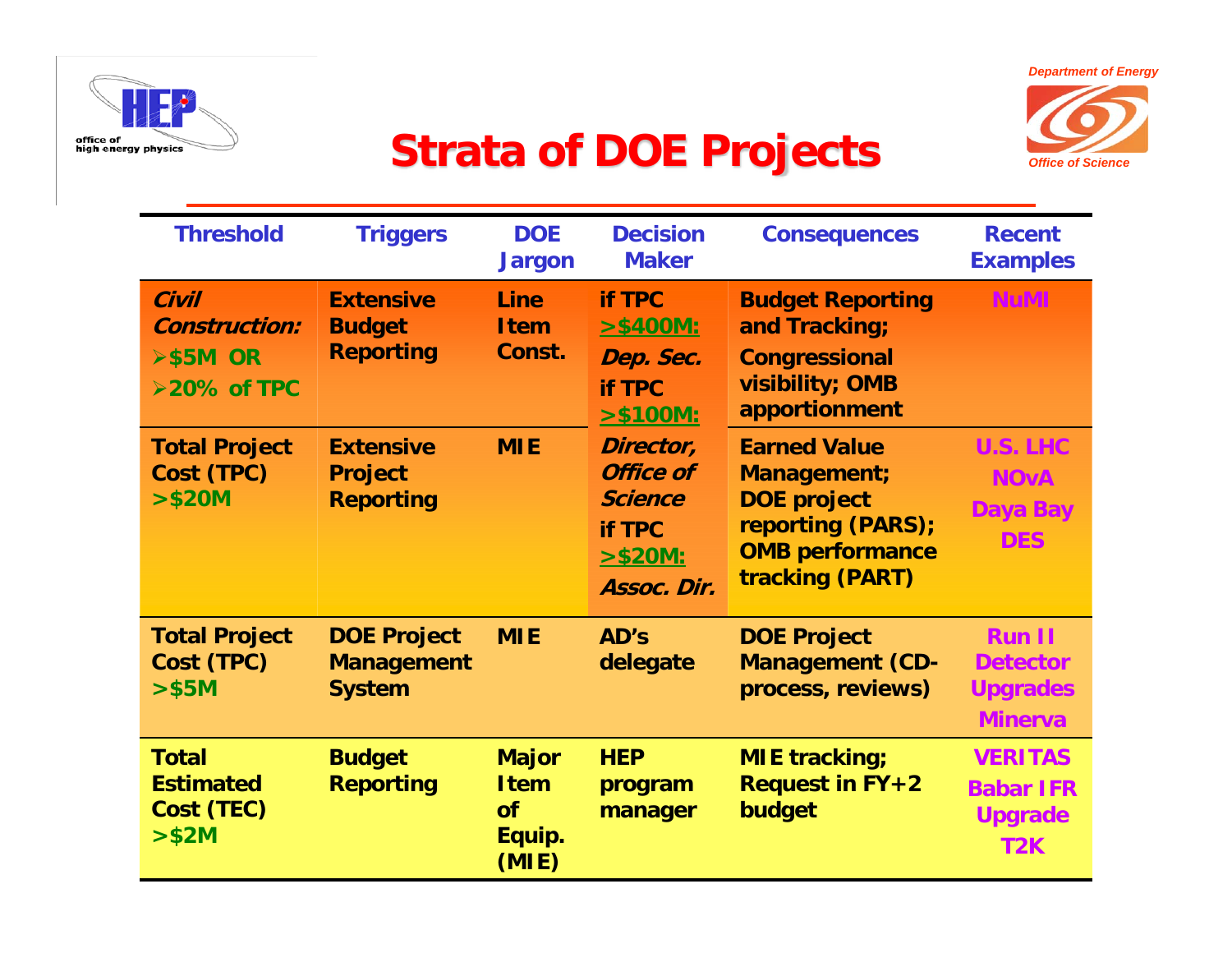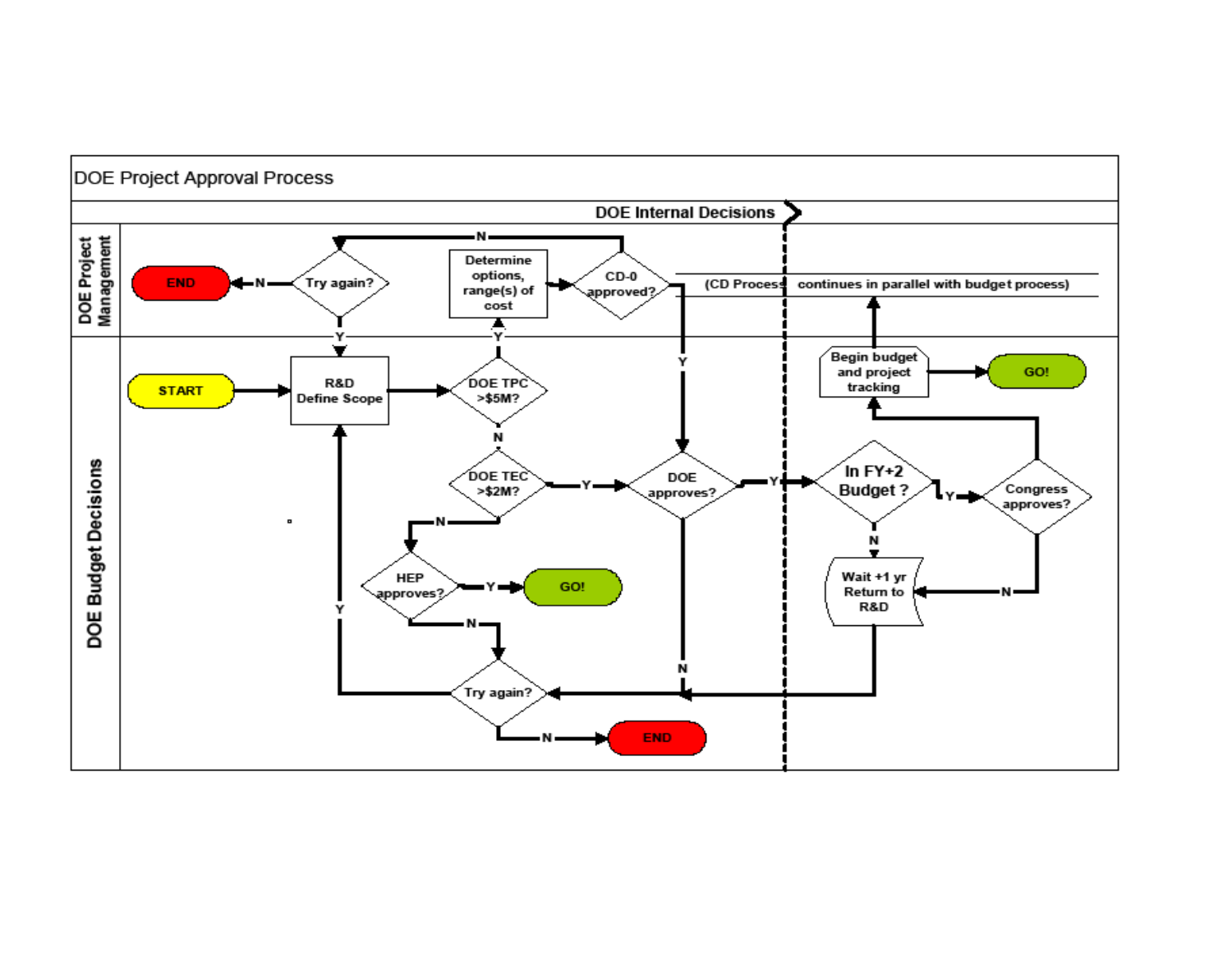